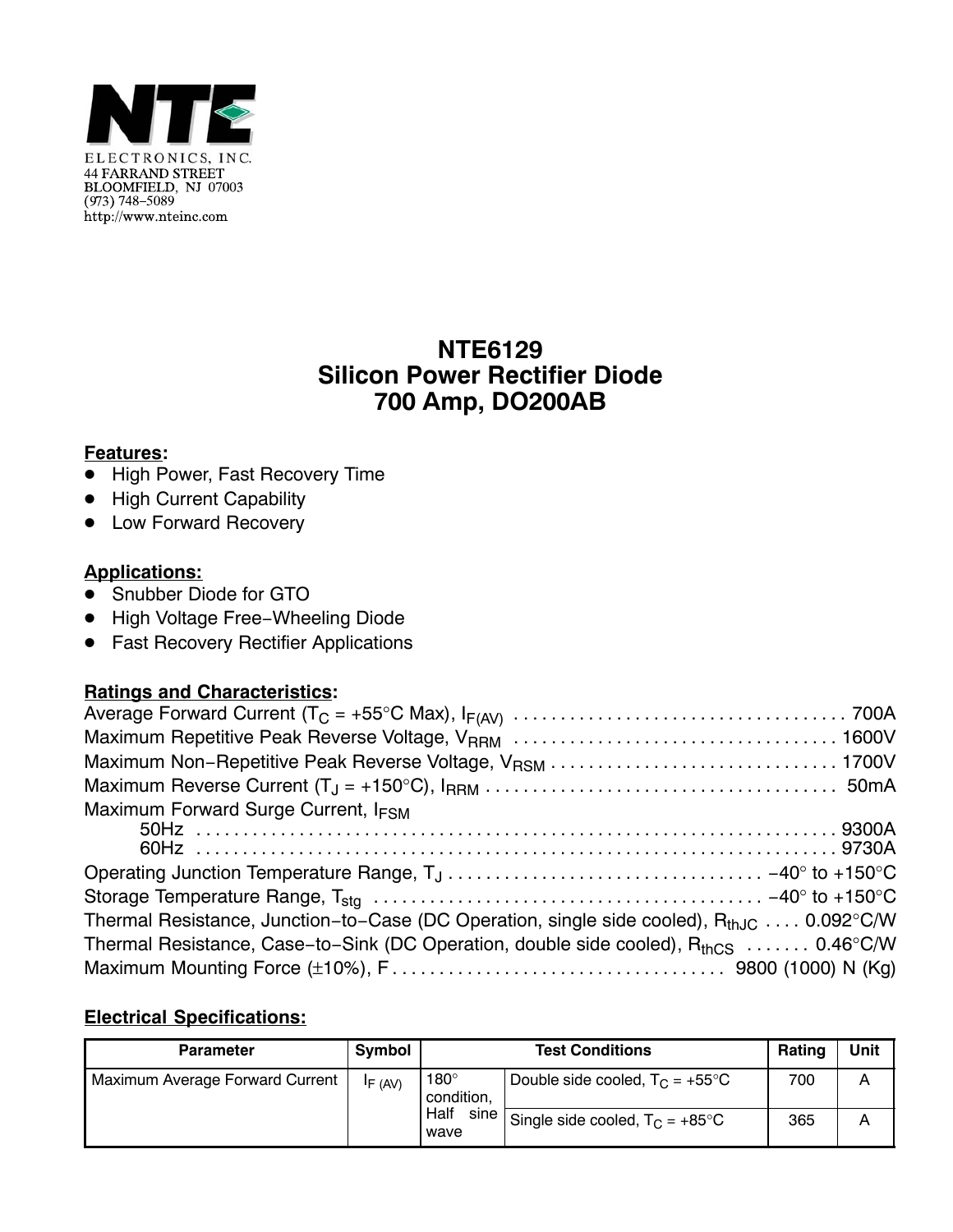| <b>Parameter</b>             | <b>Symbol</b>        |                                                            | Rating                                                                                              | Unit |   |
|------------------------------|----------------------|------------------------------------------------------------|-----------------------------------------------------------------------------------------------------|------|---|
| Maximum RMS Forward Current  | I <sub>F</sub> (RMS) | $@ + 25^{\circ}$ C heatsink temperature double side cooled | 1320                                                                                                | A    |   |
| Maximum Peak One-Cycle       | <b>IFSM</b>          | $t = 10ms$                                                 | Half sinewave current, rated V <sub>RRM</sub><br>reapplied, initial $T_{\text{J}} = +150^{\circ}$ C | 7820 | A |
| Non-Repetitive Surge Current |                      | $t = 8.3ms$                                                |                                                                                                     | 8190 | A |
|                              |                      | $t = 10ms$                                                 | Half sinewave current, no<br>voltage<br>reapplied, initial $T_{\rm J}$ = +150°C                     | 9300 | A |
|                              |                      | $t = 8.3ms$                                                |                                                                                                     | 7820 | A |

# **Electrical Specifications (Cont'd):**

| <b>Parameter</b>                  | Symbol        |                                                  | Rating                                                             | Unit           |        |
|-----------------------------------|---------------|--------------------------------------------------|--------------------------------------------------------------------|----------------|--------|
| Maximum <sup>2</sup> t for Fusing | $ ^{2}t $     | $t = 10ms$                                       | Rated V <sub>RRM</sub> reapplied, initial<br>$T_J = +150^{\circ}C$ | 306            | $A^2s$ |
|                                   |               | $t = 8.3ms$                                      |                                                                    | 279            | $A^2s$ |
|                                   |               | $t = 10ms$                                       | No voltage reapplied, initial<br>$T_J = +150^{\circ}C$             | 432            | $A^2s$ |
|                                   |               | $t = 8.3ms$                                      |                                                                    | 395            | $A^2s$ |
| Maximum $l^2\sqrt{t}$             | $I^2\sqrt{t}$ | $t = 0.1$ to 10ms, no voltage reapplied          | 4320                                                               | $A^2 \sqrt{t}$ |        |
| Maximum Peak Forward Voltage      | $V_{FM}$      | $T_J = +150$ °C, $I_{pk} = 1500A$ , $t_p = 10ms$ | 2.2                                                                | V              |        |

# **Recovery Characteristics:**

| $\mathsf{L}_\mathsf{J}$ = +25°C              |                     | <b>Test Conditions</b> |        | Max Values @ $T_{\rm J}$ = +150°C |                   |      |
|----------------------------------------------|---------------------|------------------------|--------|-----------------------------------|-------------------|------|
| typical t <sub>rr</sub><br>$@$ 25% $I_{RRM}$ | "pk<br>Square Pulse | di/dt                  | V,     | Lrr<br>@ 25% $I_{\rm RRM}$        | $\mathbf{Q_{rr}}$ | ' rr |
| 2.0 <sub>µ</sub> s                           | 1000A               | $50A/\mu a$            | $-50V$ | 3.5 <sub>us</sub>                 | 240uC             | 110A |